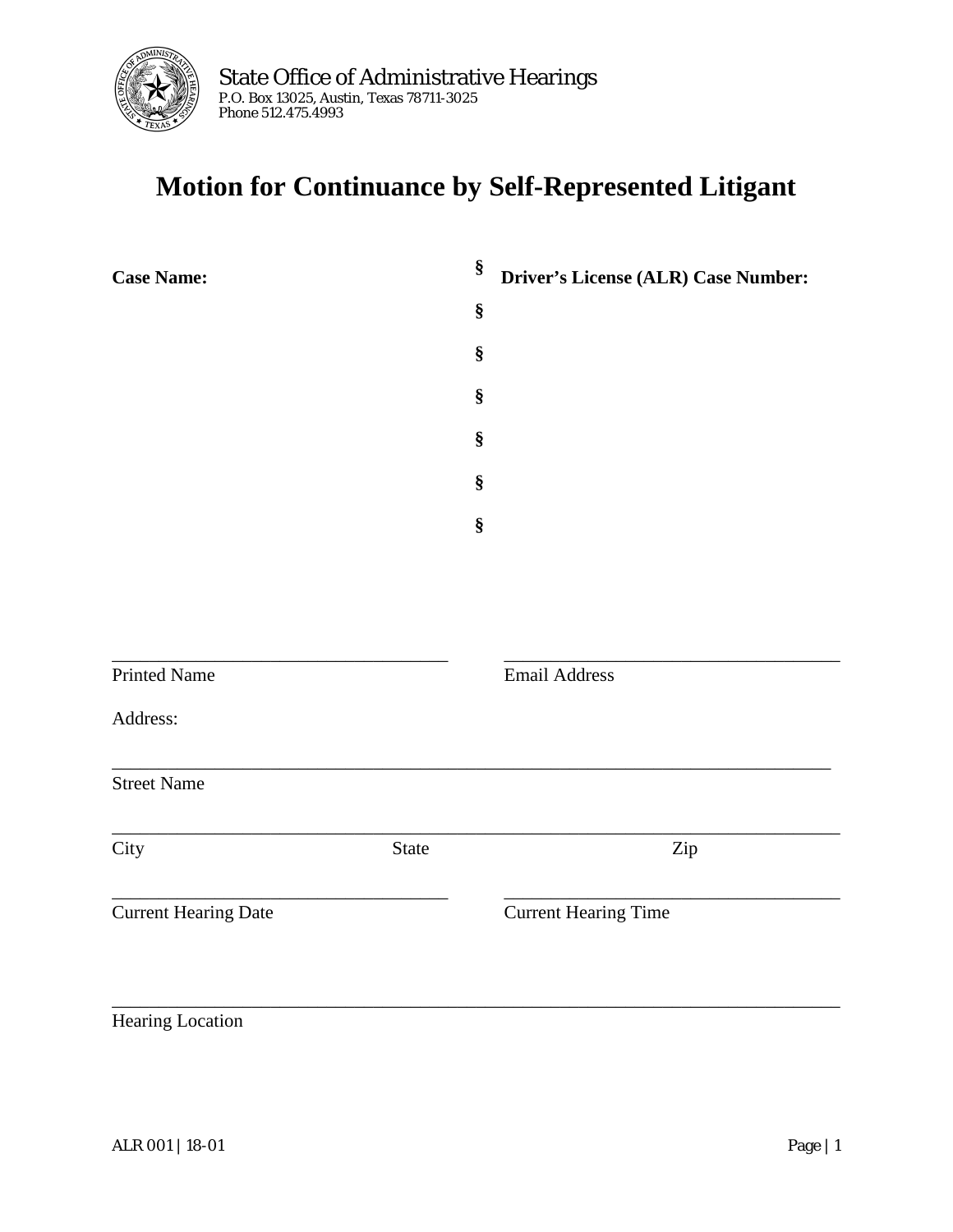1. I am unable to attend the hearing on the scheduled date and time because:

2. I learned these facts on the following date:

- 3. I contacted \_\_\_\_\_\_\_\_\_\_\_\_\_\_\_\_\_\_\_\_\_\_\_\_\_\_\_\_, who is the other party to the hearing or the other party's attorney.
- 4. The other party:

**DOES NOT OPPOSE** the continuance.

**OPPOSES** the continuance.

**WAS NOT AVAILABLE** to discuss the request.

5. Both parties are available for rescheduling as follows (three available dates and times must be included):

\_\_\_\_\_\_\_\_\_\_\_\_\_\_\_\_\_\_\_\_\_\_\_\_\_\_\_\_\_\_\_\_\_\_\_\_ \_\_\_\_\_\_\_\_\_\_\_\_\_\_\_\_\_\_\_\_\_\_\_\_\_\_\_\_\_\_\_\_\_\_\_\_ Proposed Hearing Date One Proposed Hearing Time One \_\_\_\_\_\_\_\_\_\_\_\_\_\_\_\_\_\_\_\_\_\_\_\_\_\_\_\_\_\_\_\_\_\_\_\_ \_\_\_\_\_\_\_\_\_\_\_\_\_\_\_\_\_\_\_\_\_\_\_\_\_\_\_\_\_\_\_\_\_\_\_\_ Proposed Hearing Date Two Proposed Hearing Time Two \_\_\_\_\_\_\_\_\_\_\_\_\_\_\_\_\_\_\_\_\_\_\_\_\_\_\_\_\_\_\_\_\_\_\_\_ \_\_\_\_\_\_\_\_\_\_\_\_\_\_\_\_\_\_\_\_\_\_\_\_\_\_\_\_\_\_\_\_\_\_\_\_ Proposed Hearing Date Three Proposed Hearing Time Three

I understand that the judge may grant or deny the request, regardless of whether both parties agree to a continuance, and the judge may not be able to reschedule the case for any of the dates I requested.